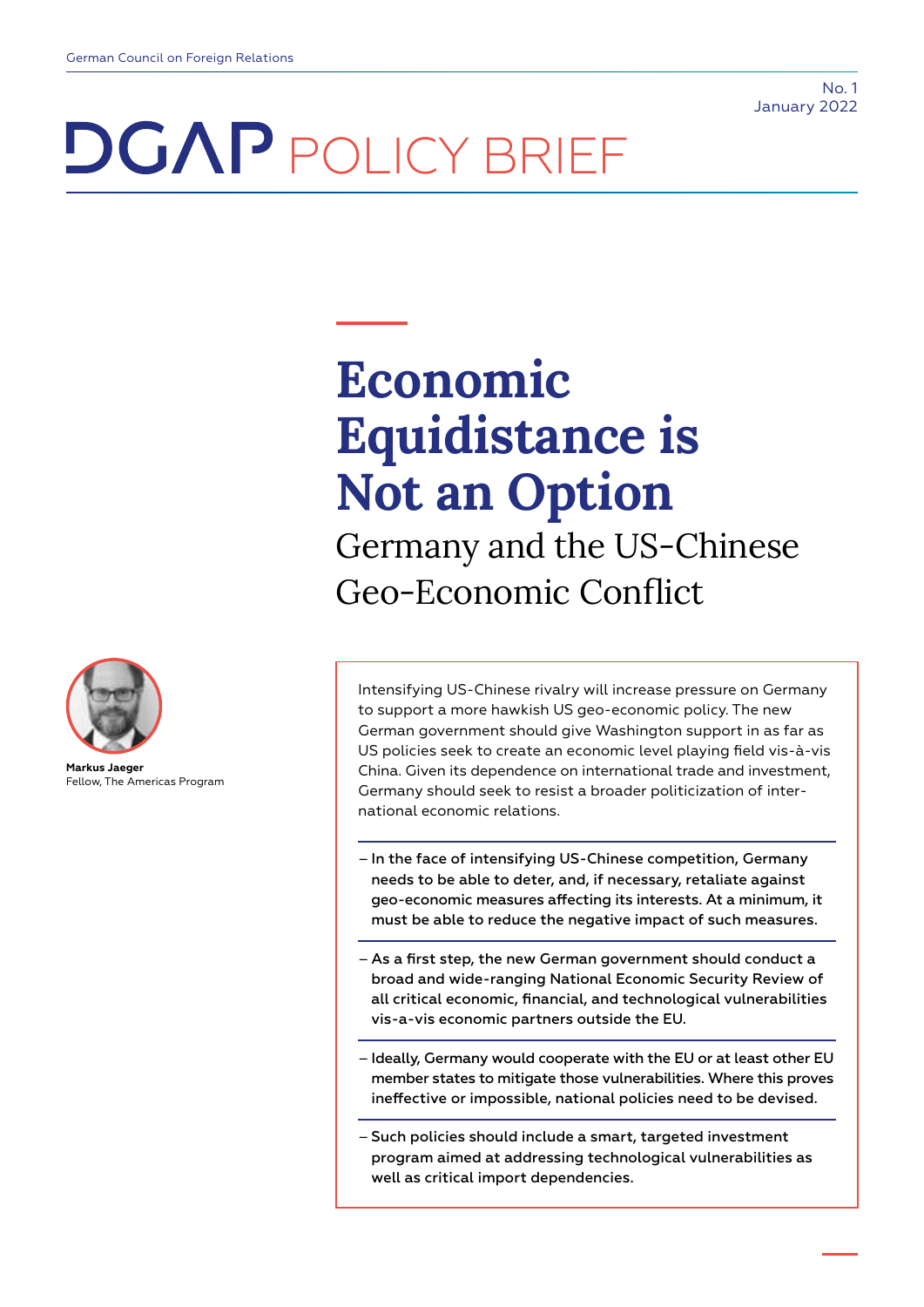#### CAUGHT BETWEEN TWO GREAT POWERS

Germany is at risk of sustaining collateral economic damage in the face of intensifying US-Chinese competition and conflict. China's ascendance and America's desire to preserve the geo-political status quo have locked Beijing and Washington into a classic security dilemma. The United States sees China's rise as a threat to the status quo in Asia. It also sees China as a nascent global systemic challenger.<sup>1</sup> As a matter of fact, security competition is already well underway in East Asia (and further afield), $2$  as is geo-economic<sup>3</sup> and geo-technological conflict.<sup>4</sup>

nomic partner – to align with US geo-economic policies. A failure to do so would negatively affect German-US relations and German economic interests, as Washington is unlikely to shy away from pursuing its geo-economic goals unilaterally, including via export controls, secondary sanctions, and other similar measures. However, if Germany does fall in line with US policies targeting China, it risks provoking Chinese economic retaliation. This could take the guise of trade and investment restrictions, regulatory discrimination, or even countersanctions. The potential for economic damage is significant, given that the United States and China are Germany's two most important economic partners outside the EU.

## CHINA'S GDP GROWTH SPURT



Source: IMF World Economic Outlook

Intensifying US-China competition will have profound consequences for Germany. Not only will security competition limit the amount of resources Washington will be willing and able to commit to European security. US-Chinese geo-political rivalry will also have negative economic consequences for Germany. Geo-economic conflict will lead Washington to increase the pressure on Europe and especially Germany – China's most important European eco-

200 Export to / Imports from China, USD billion, 2020

IN EUROPE

GERMANY IS CHINA'S MOST

IMPORTANT ECONOMIC PARTNER



Source: IMF Direction of Trade Statistics

Germany's ability to affect the overall course of US-Chinese relations will be very, very limited at best. Its ability to influence individual policies will also be very circumscribed. To the extent that US geo-economic policies vis-à-vis China are driven by security interests, Washington will consider any economic collateral damage caused to German and European economic interests a secondary concern. In particular, Germany's continued security

<sup>1</sup> Systemic in the sense of challenging the dominant position of the United States in the international system as well as in the sense of China challenging the norms and rules underpinning the present system.

<sup>2</sup> Department of Defense, Summary of the 2018 National Defense Strategy:

<https://dod.defense.gov/Portals/1/Documents/pubs/2018-National-Defense-Strategy-Summary.pdf>(accessed January 16, 2022).

<sup>3</sup> Geo-economics can be defined as the use of economic means to pursue geopolitical ends.

Congressional Research Service, US-China Relations, September 3, 2019: <https://crsreports.congress.gov/product/pdf/R/R45898> (accessed January 16, 2022).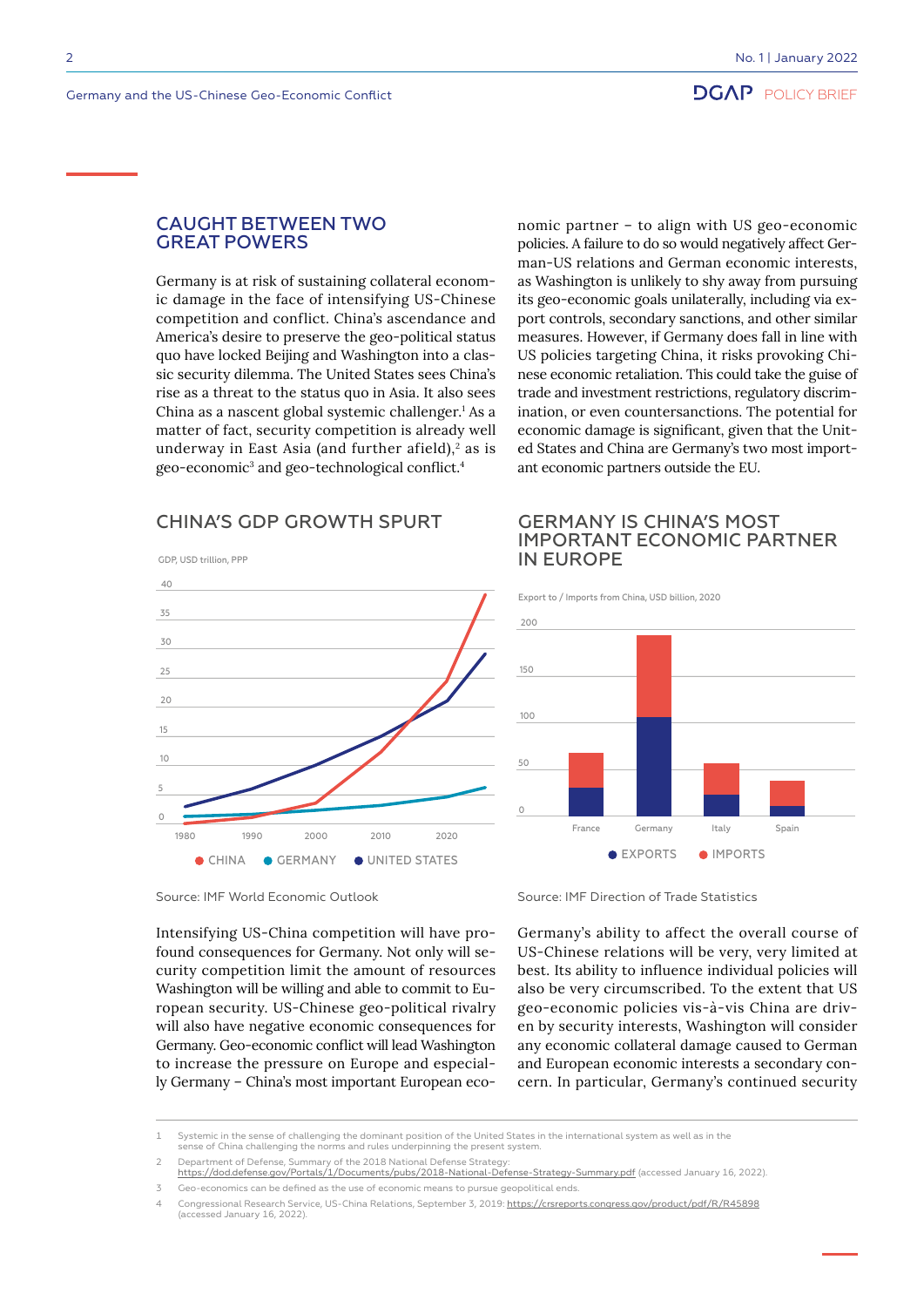dependence on the United States limits the extent to which Berlin can afford to deviate from US positions, let alone align itself – even if only economically – with China. Washington would be reluctant to underwrite German security to the extent that it does if Berlin sided economically with Beijing.

A position of relative economic neutrality or economic equidistance is not a viable option for Germany, either. For US geo-economic policies to be successful, Washington will require German cooperation, or at least compliance, lest Germany act as a so-called 'third-party spoiler'.5 Washington is highly unlikely to accept German economic neutrality, as this would effectively allow Germany to indirectly benefit from US geo-economic policies while weakening their heft. The more intense US-Chinese competition, the more pressure Europe, and especially Germany, will be under to align with US geo-economic policies towards China.

#### US-CHINESE COMPETITION AND GERMAN INTERESTS

Germany does share many of Washington's goals, including the preservation of the territorial status quo in East Asia, freedom of navigation, and the creation of an economic level playing field, namely reciprocal market access, an end to regulatory discrimination, a reduction of government subsidies, the elimination of technology transfer requirements, and so on.<sup>6</sup> However, it does not necessarily agree with the way the United States goes about pursuing these objectives, including via unilateral measures which violate the very rules-based order Germany wants to see being upheld. Berlin is also afraid of provoking Chinese retaliation against German economic interests if it confronts Beijing too forcefully and too directly. After all, the more hawkish US geo-economic policies become and the more Germany aligns itself with the United States, the greater the risk is to German economic interests. Yet it is also true that the broader the international coalition is that confronts China economically, the less effective and costlier it becomes for China to retaliate against individual members of such a coalition.

Germany should be wary of US-China rivalry leading to a more general weaponization of economic interdependence and to international economic instability. A broader politicization of US-Chinese and, by extension, international economic relations is not in Germany's interest. Policies aimed at nudging China to level the playing field are consistent with German interests. Policies that risk fragmenting international economic relations and lead to economic, financial, and technological decoupling are not.

The rules-based multilateral economic order is an important factor underpinning German prosperity, and preserving it is a core German interest. Economic decoupling along geopolitical fronts, where Germany is forced to closely align itself with one side or the other, is to be avoided. Nonetheless, some 'smart decoupling' would make sense if it was aimed at limiting critical economic vulnerabilities and at keeping Germany's technological leadership from being undermined by mercantilist or state-capitalist practices. Such measures could help prevent longer-term damage to the country's economic and national security interests – provided they are smart, selective, and strategic. As a consequence, decoupling should be limited to sectors that are characterized by critical vulnerabilities and closely tied to national security.

#### STRATEGIC REASONS FOR SIDING WITH WASHINGTON

Even a completely realpolitik-oriented Germany would have good reasons to remain broadly aligned with the United States. Not only does Germany depend on the United States for its security. The transatlantic partnership is also a crucial economic relationship, covering not just trade and investment (German FDI in the United States far outstrips German FDI in China), but also, critically, offering Germany access to advanced technology. While China is catching up fast technologically, it currently still lags behind the United States. Critical technology is also more likely to be shared within alliances than across, making it less likely that the United will exploit technological dependencies extensively.

<sup>5</sup> Bryan Early, Sleeping with your friends' enemies, International Studies Quarterly, 53(1), 2009. A third-party spoiler is an actor (typically a state) that undercuts the effectiveness of another state's sanctions by engaging economically with a sanctioned state.

<sup>6</sup> Germany has tightened FDI legislation and lent its support to a variety of EU-level initiatives aimed at making the level playing field less uneven, including trade defense measures, anti-coercion instruments, an EU FDI screening mechanism, and so on.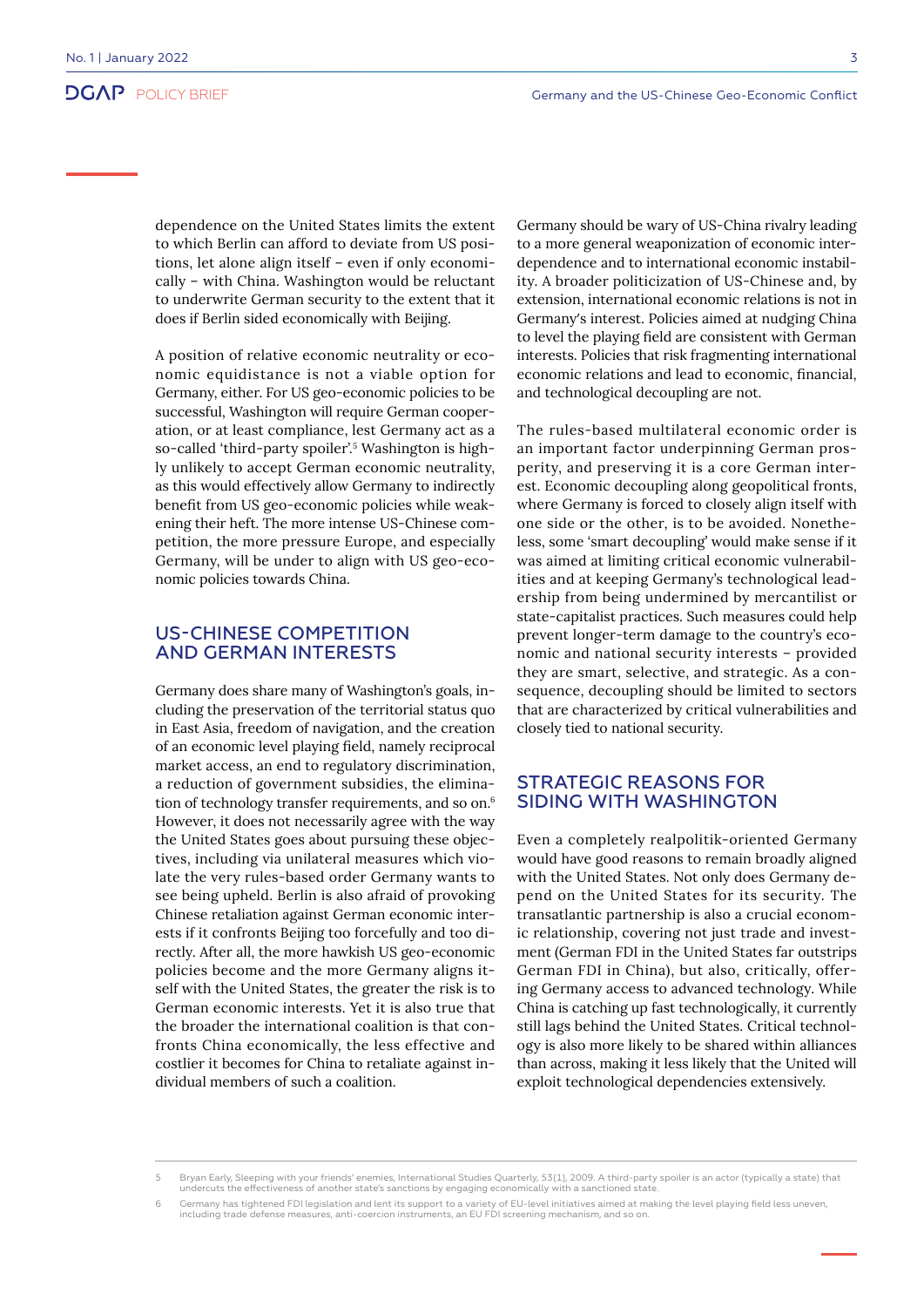## **DGAP** POLICY BRIEF

#### GERMAN OUTWARD FDI FAR EXCEEDS INWARD FDI

German FDI by country, EUR billion, 2019



Source: Bundesbank, Direct Investment Statistics

Longer-term, the United States also looks 'great power competitive' in spite of China's impressive ascent. The country stands a good chance of maintaining its geo-strategic and geo-economic position in Asia and beyond. China suffers from important structural weaknesses, including adverse demographics, the infamous middle-income trap, dependence on critical foreign technology, and uncertainties concerning the longer-term domestic political outlook. While the United States admittedly also faces important political and economic challenges, geopolitically it has one critical advantage: allies. Washington has security alliances with most of the world's major powers. Beijing has no formal alliance with any country (except for North Korea), at least as far as formal mutual defense treaties are concerned.

Furthermore, China's geographic position puts it at a disadvantage vis-à-vis the United States. While China faces out on two island chains, the United States benefits from an unfettered access to both the Atlantic and the Pacific. While the United States has friendly and far less powerful neighbors to its North and South, China is surrounded by reasonably powerful states, few of which it is on very friendly terms with. The United States acts as an offshore balancer in the region, while China is embroiled in a significant number of territorial and maritime disputes. Short of an armed conflict, a major geopolitical realignment in Asia is unlikely.

While it is certainly true that countries in the region would prefer not to have to choose between the

United States as the principal security provider and China as their most important economic partner, security is, in the end, bound to trump economics. And as long as Washington is perceived to be committed to upholding the regional status quo, the present geopolitical constellation and existing security alliances will not change much. Therefore, even if Germany were a perfectly realpolitik-oriented actor (it isn't, for sound historical and political reasons), it would nonetheless have good reason not to opt for a policy of economic equidistance and instead remain broadly aligned with the United States.

Finally, the United States has a solid track record of relatively liberal leadership. By comparison, the prospect of Chinese leadership or indeed hegemony creates greater uncertainty – not just for security competitors like Japan or Australia, but also for economic partners like Germany. All of which is to say that Germany has plenty of reasons to broadly support the United States. To the extent that US policies aim to preserve the territorial status quo in Asia, maintain an open international economic architecture, and establish an economic level playing field, German has every reason to lend support. The challenge for German decision-makers will be to selectively support US policies, namely where US and German interests align, while deflecting intensifying pressure to also conform to more hawkish US policies.

#### PROVIDE WASHINGTON WITH SELECTIVE SUPPORT

Germany should consider pursuing a multi-track approach consisting of offering Washington limited and conditional support for its China policy. Where US objectives include the establishment of a level playing field and the imposition of narrow restrictions in sectors critical to economic and national security, Germany should lend its support. Where policies endanger the broader multilateral economic architecture, Germany should seek to withhold its support. Equally, Germany should not endorse a broader economic decoupling in the context of a weaponization of economic interdependence. Conditional support should be flanked by a policy aimed at minimizing, or making more manageable, critical German and European economic, financial, and technological vulnerabilities.

Such a strategy should also be accompanied by efforts to resolve important outstanding US-EU economic disputes as well as efforts to deepen trans-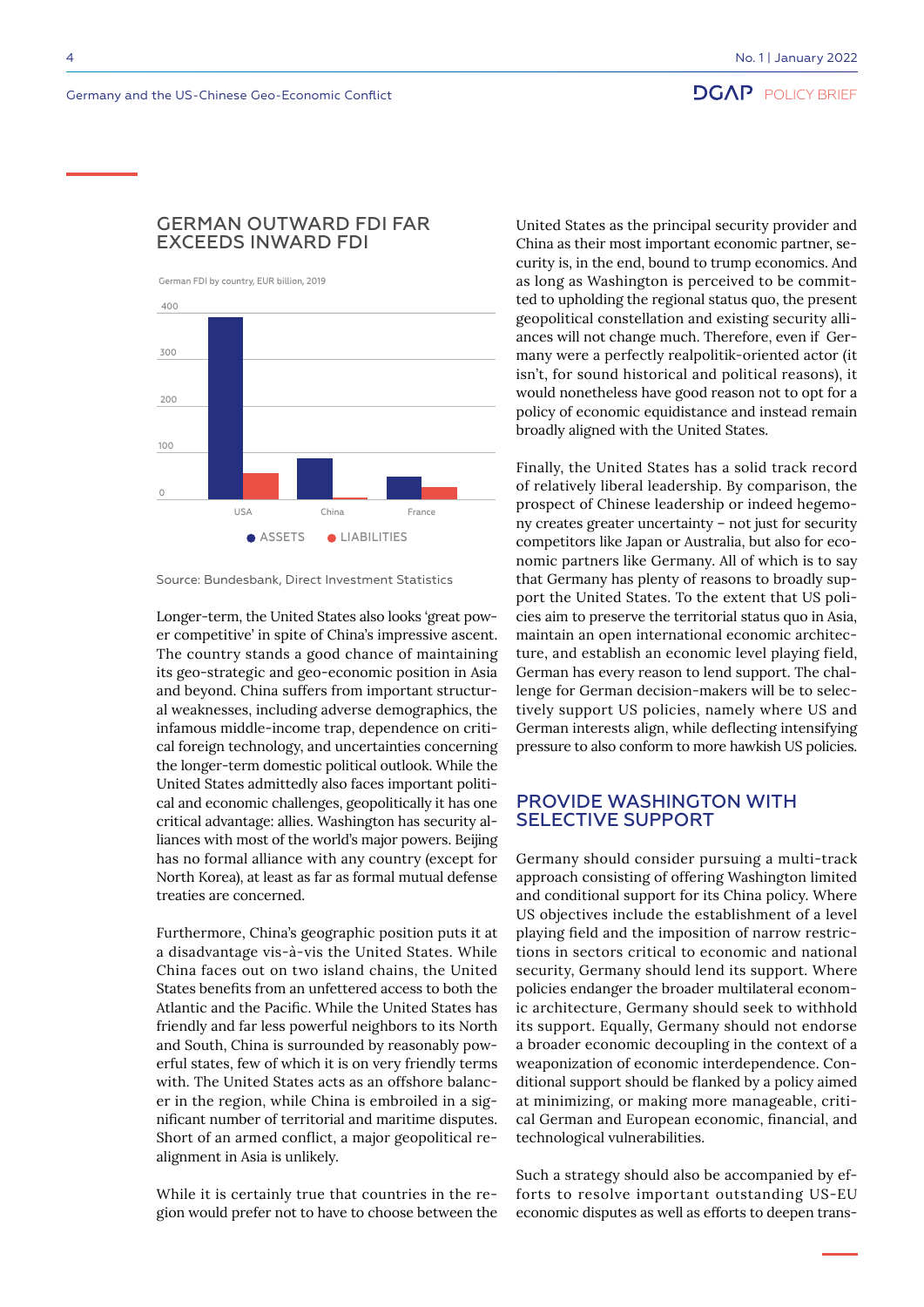atlantic economic cooperation. Major trade and investment deals will remain out of reach, given domestic political obstacles on both side of the Atlantic. But issue-oriented cooperation is possible, including politically less onerous regulatory coordination, technological cooperation, standard setting, safeguarding of critical supply chains, and so on (for instance with the EU-US Trade and Technology Council).7

Such cooperation and coordination should help Americans and Europeans move towards a joint position with respect to reform of the multilateral trading system and the levelling of the playing field vis-a-vis China. Broad agreement between the United States and the EU might improve the chances of getting China to agree to at least some reform. Conveniently, such a broader transatlantic and multilateral coalition would also provide Germany with some diplomatic cover and make it somewhat less vulnerable to Chinese retaliation.

More specifically, Germany and the United States should be able to agree on common policies pertaining to emerging technologies in light of their potential security externalities and implications for international leadership. National security is undoubtedly a more sensitive issue for the United States, given deteriorating US-Chinese security relations. Washington is therefore bound to define national security more expansively. But, like the United States, Germany also has an interest in preserving technological leadership against unfair competition and state-led, discriminatory economic practices. It is, or should be, equally concerned about the potential security implications of emerging technologies. Disagreement may nonetheless arise due to Germany's preference for more narrow restrictions and hence more selective technological decoupling.

The United States is also far less sensitive to Chinese geo-economic retaliation than Germany and will therefore be more willing to weaponize the existing economic and technological interdependence in pursuit of broader political and strategic objectives. Germany's greater economic sensitivity and the fact that it has fewer security-related concerns will make it less inclined to support an extensive, hawkish geo-economic agenda. It is precisely Germany's greater economic vulnerability that opens it up to direct and indirect geo-economic pressure from the United States as well as China.

While Washington and Berlin will not see eye to eye on all issues, reaching wide-ranging, if imperfect transatlantic agreement on inward investment and export control policies should be possible. To the extent that many of these policies are only effective if they benefit from multilateral support, Germany and the EU may have some limited influence, which they might be able to use to nudge Washington away from maximalist policies. The United States would prefer to win German and EU support rather than having to resort to more acrimonious and potentially less effective secondary sanctions to bring German (and EU) policies in line. However, the more intense US-Chinese competition becomes, the less influence Germany and the EU will have.

#### ACCELERATE EFFORTS TO REDUCE VULNERABILITIES

This is why the new German government (and the EU) should also intensify efforts to reduce critical economic, financial, and technological vulnerabilities. Berlin (and Brussels) urgently needs to enhance its ability to deter, and, if necessary, retaliate against geo-economic measures affecting its interests.8 At the minimum, it must try to reduce the negative impact of such measures.

At EU level, the Commission has proposed trade defense and anti-coercion policies.<sup>9</sup> EU efforts have also focused on understanding existing supply chain vulnerabilities, especially concerning technology and commodities.10 The next steps should be about making the anti-coercion measures operative and credible as well as addressing (rather than merely identifying) supply chain related vulnerabilities. Risk mitigation policies related to trade should generally be pursued at EU level, given that most aspects of trade policy fall under EU purview. More importantly, a common or at least coordinated EU policy both helps mitigate risks more effectively and acts as a greater deterrent vis-à-vis third parties.

European Commission, Trade Defence, April 17, 2020: <https://ec.europa.eu/trade/policy/accessing-markets/trade-defence>

<sup>7</sup> European Commission, EU-US Trade and Technology Council, 2021: <u>https://ec.europa.eu/commission/presscorner/detail/en/STATEMENT\_21\_4951</u><br>(accessed January 16, 2022).

<sup>8</sup> Markus Jaeger, Countering Secondary Dollar Sanctions, DGAP (forthcoming).

<sup>(</sup>accessed January 16, 2022); Financial Times, EU plan to tackle 'coercion' against member states faces resistance, December 7, 2021. 10 European Commission, Study on EU's list of critical raw materials, 2020; European Parliament, Extraterritorial sanctions on trade and

investment and European responses, November 20, 2020. <u>https://www.europarl.europa.eu/thinktank/en/document/EXPO\_STU(2020)653618</u> (accessed January 16, 2022).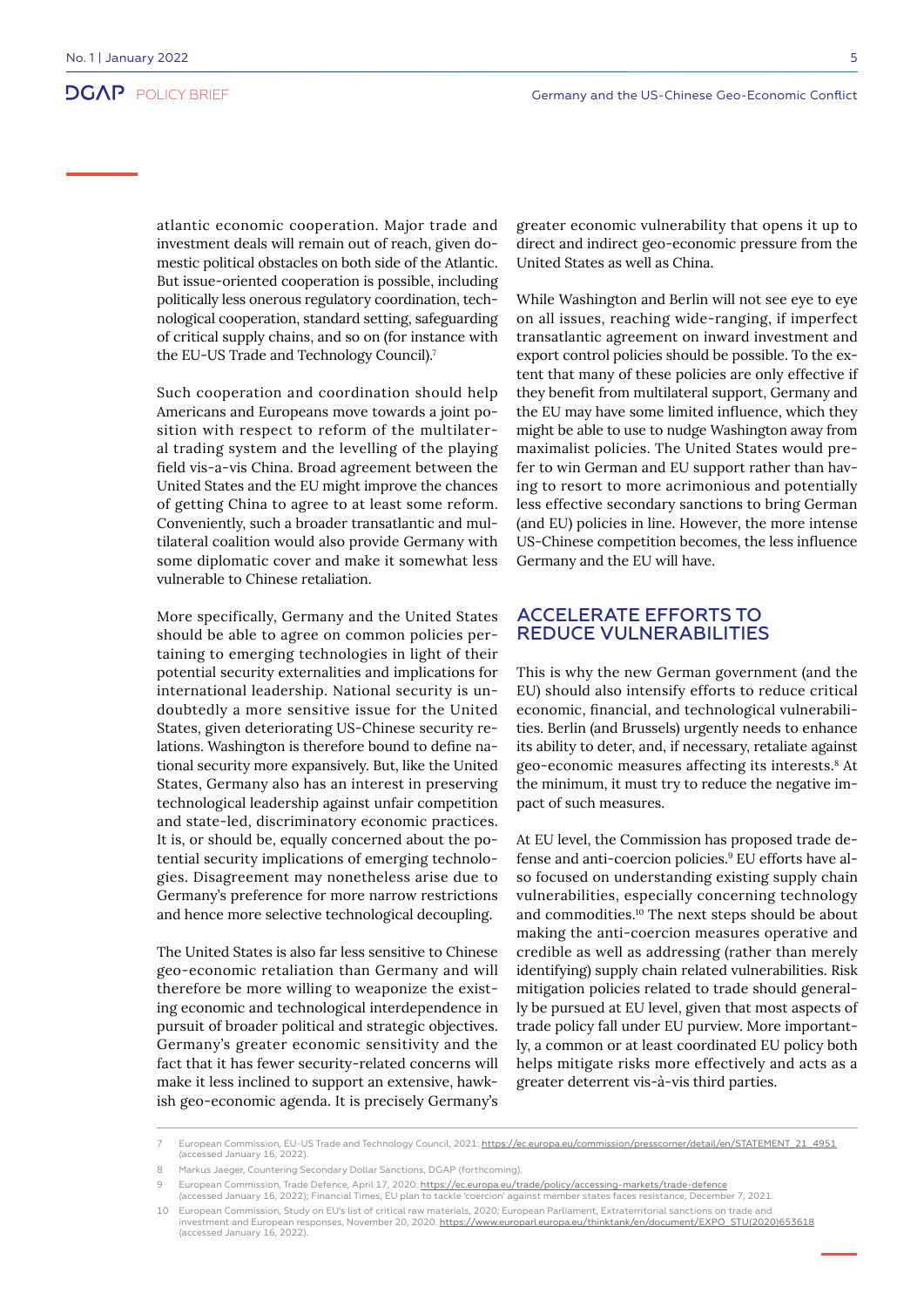**DGAP** POLICY BRIEF

### GERMANY IS HIGHLY TRADE DEPENDENT

% of GDP, 2020



Source: IMF, own calculations

The European Commission has also launched several initiatives in terms of investment and technology policies.11 However, these are domains where it has far fewer prerogatives, particularly in relation to third parties. Therefore, it will be more difficult to find agreement on a common EU approach. This was amply demonstrated by recent intra-EU disagreement regarding FDI screening. Nonetheless, the EU's anti-coercion policy may be helpful in addressing investment- and technology-related coercion, though it is far from clear at the moment how effective it will turn out to be (see forthcoming Policy Brief).

Some of the investment- and technology-related vulnerabilities will need to be addressed at the national level or, where expedient, at the inter-governmental level in cooperation with other like-minded countries. Comprehensive coordination at EU level may simply be too onerous and time-consuming if any agreement on a sensible and effective policy is to be reached at all. The new German government should therefore consider launching an investment program aimed at identifying and mitigating risk related to existing technological dependencies as well as a policy aimed at identifying and addressing critical import dependencies. Both policies need to be closely coordinated with the private sector. Policies aimed at mitigating export-related vulnerabilities, such as discriminatory import policies of third countries, remain under the purview of the EU.

### DEVELOP AN INTELLIGENT, FORWARD-LOOKING NATIONAL ECONOMIC STRATEGY

This will require a thorough and comprehensive cost-benefit analysis of both existing vulnerabilities and the economic and financial costs of risk mitigation policies. The new German government should therefore conduct a broad and wide-ranging National Economic Security Review of all critical economic, financial, and technological vulnerabilities vis-a-vis economic partners outside the EU. Ideally, such vulnerabilities should be mitigated in cooperation with the EU or at least other EU member states. Once more, where this proves ineffective, national policies need to be devised.

The German government should approach international trade and economic policy more strategically. Given the rapid pace of technological development, future dependencies are bound to emerge sooner rather than later. In light of accelerating US-Chinese strategic competition and intensifying state-supported technology competition (Made in China 2025, China Standards 2035, US Innovation and Competition Act), Germany should study very carefully the potential costs and benefits of government-supported innovation and technology policies. Particular attention needs to be paid to transformative technologies including AI and quantum computing.

Designing successful industrial policy is tricky and fraught with risks, and ordo-liberal thinking remains prevalent in Germany. Nevertheless, the German government should appoint an independent export commission to make proposals on how to design such policies and which technologies to focus on. The Ministry of Economics with its Industrial Strategy 2030 has already taken a first step towards a national industrial policy.12 In light of America's and China's innovation capacity and the huge amounts of public and private financial resources being deployed in both countries, industrial policy and innovation policies deserve greater and more detailed consideration in the German context.

<sup>11</sup> European Commission, Foreign Direct Investment EU Screening Framework, February 2019:

[https://trade.ec.europa.eu/doclib/docs/2019/february/tradoc\\_157683.pdf](https://trade.ec.europa.eu/doclib/docs/2019/february/tradoc_157683.pdf) (accessed January 16, 2022).

<sup>12</sup> Federal Ministry of Economic Affairs, Made in Germany: Industrial Strategy 2030, November 29, 2019: <https://www.bmwi.de/Redaktion/EN/Dossier/industrial-strategy-2030.html>(accessed January 16, 2022).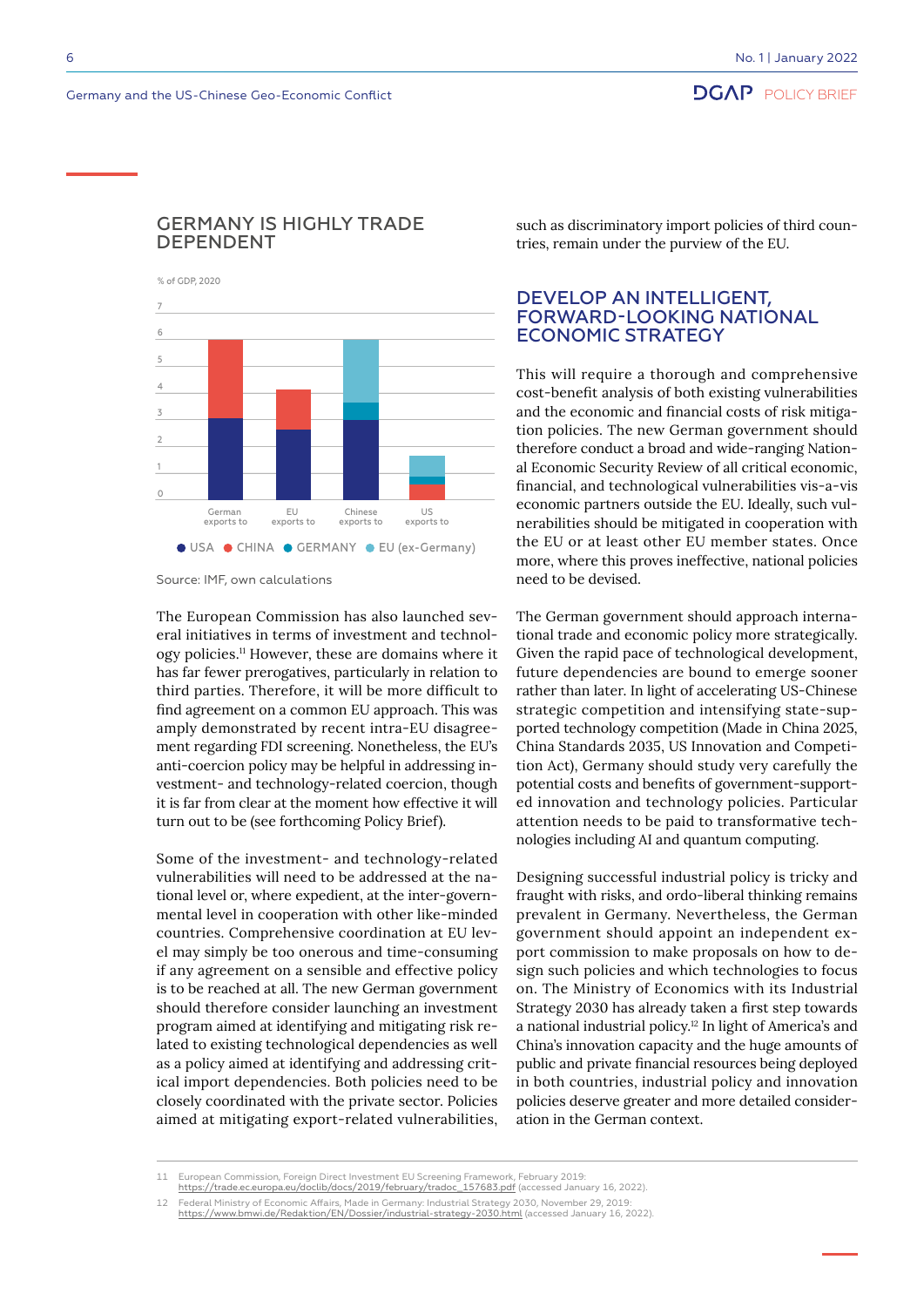Reducing critical economic, financial, and technological vulnerabilities will afford Germany greater flexibility by making it less susceptible to geo-economic pressure and coercion, wherever they may come from. Reduced vulnerability will in fact enhance the prospect for transatlantic and international – including transatlantic – cooperation, as economic exchange becomes less risky and more difficult to exploit politically. Yet mitigation policies will not come for free, and policymakers need to carefully evaluate their costs and benefits in a comprehensive, strategic rather than piecemeal, haphazard manner.

US-Chinese competition is going to intensify, as is the geo-economic pressure that Germany will face over the coming years and decades. The weakening of the multilateral, largely non-discriminatory international economic regime calls for a more strategic and more political approach to foreign trade, investment, and technology policy. Preparing for more conflictual international economic relations will require astute diplomacy flanked by astute risk mitigation strategies.